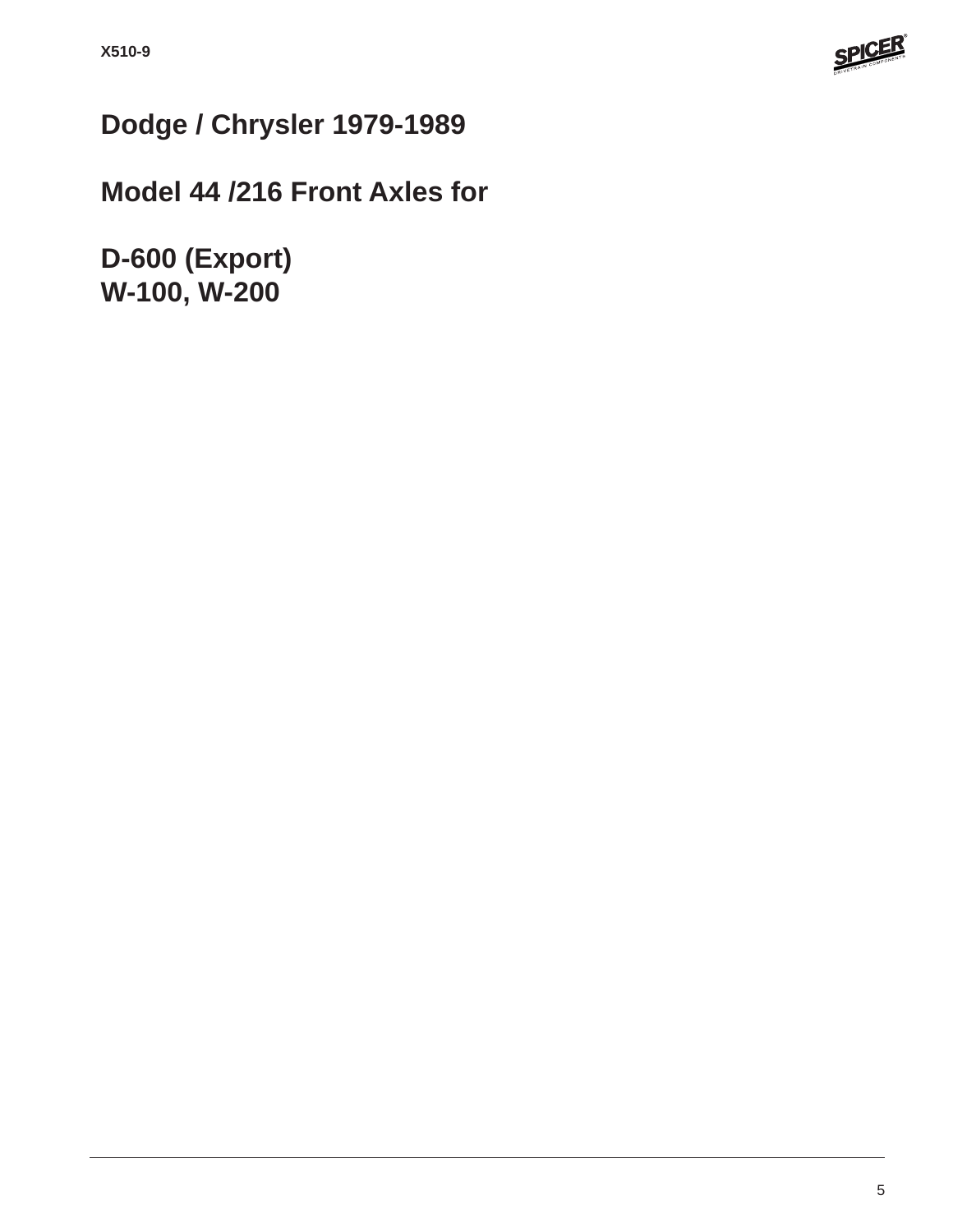

#### **Exploded View Dodge Model 44 /216 Front Axles**



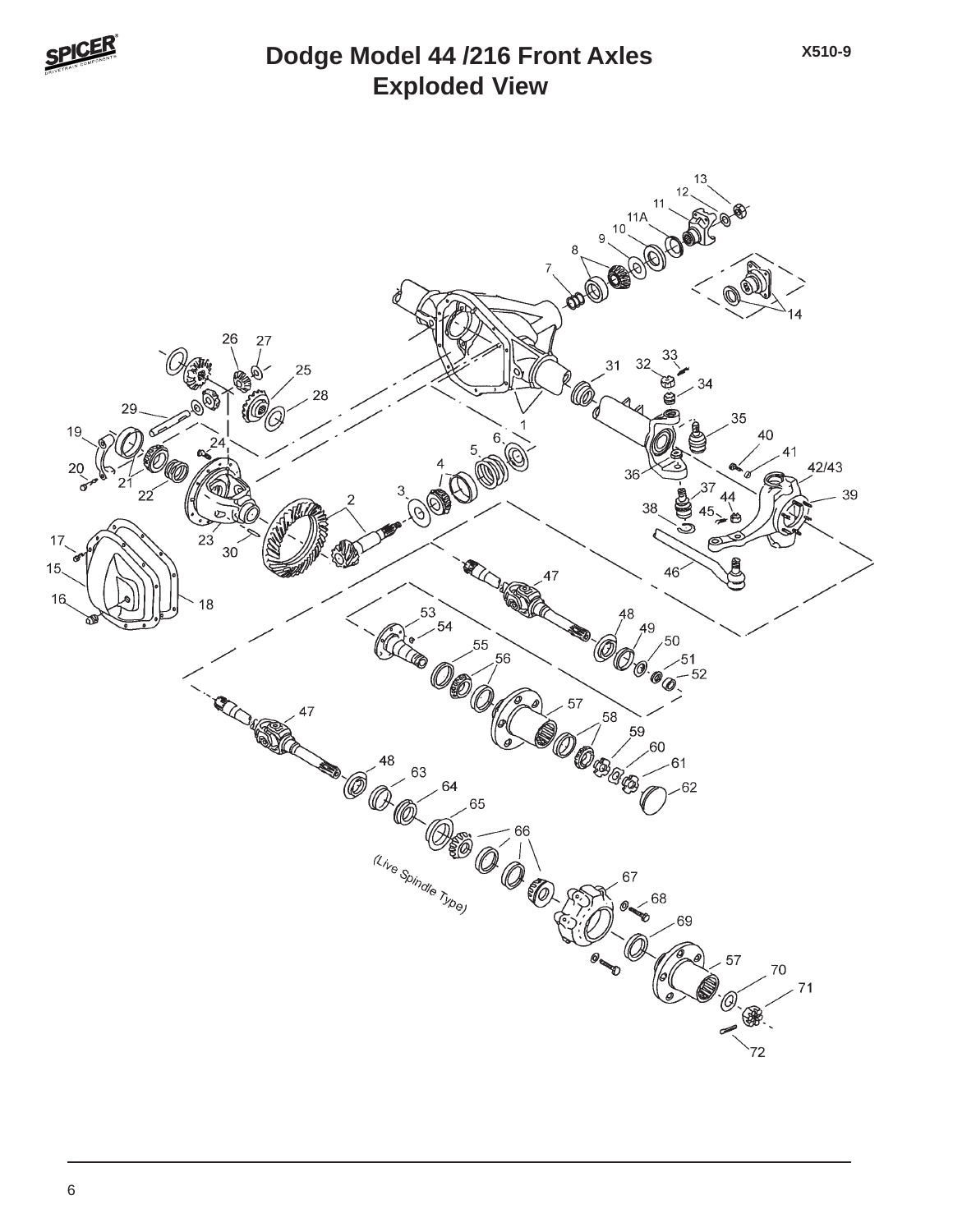#### **Parts Listing Dodge Model 44 /216 Front Axles**



| <b>ITEM</b><br>NO.        | <b>PART</b><br><b>NUMBER</b> | <b>DESCRIPTION</b>                                | <b>ITEM</b><br>NO. | <b>PART</b><br><b>NUMBER</b> | <b>DESCRIPTION</b>                    |
|---------------------------|------------------------------|---------------------------------------------------|--------------------|------------------------------|---------------------------------------|
| 1                         | $- (3)$                      | Housing - Axle Service                            | 36                 | 35566                        | Lock Nut                              |
| $\sqrt{2}$                | $-$ (1)                      | Drive Pinion & Gear Assembly                      | 37                 | 40113                        | Socket Assembly - Lower               |
| $\ensuremath{\mathsf{3}}$ | 30764                        | Slinger - Inner Pinion Bearing                    | 38                 | 35928                        | Snap Ring                             |
| $\overline{4}$            | 706031X                      | KIT - Inner Pinion Bearing                        | 39                 | 36326-1                      | $Bolt - Hex$ (qty 6)                  |
|                           | 706376X                      | PKG - Diff & Pinion Bearing Shim                  | 40                 | 620143-3                     | <b>Stop Screw</b>                     |
|                           |                              | (inc items 5, 7, 12, 13, 18, 22)                  | 41                 | 500381-5                     | Jam Nut                               |
|                           | 706358X                      | PKG - Pinion Bearing Shim                         | 42                 | $- (3)$                      | <b>Right Knuckle</b>                  |
|                           |                              | (inc items 5, 7, 12, 13, 18)                      | 43                 | $- (3)$                      | Left Knuckle                          |
| 5                         | $- (4)$                      | <b>Inner Pinion Shims</b>                         | 44                 | $- (5)$                      | Nut - Hex Slotted                     |
|                           |                              | (see shim packages)                               | 45                 | $- (5)$                      | <b>Cotter Pin</b>                     |
| 6                         | 30765                        | Baffle - Pinion Bearing                           | 46                 | $-$ (5)                      | Tie Rod Assembly                      |
| $\overline{7}$            | $- (4)$                      | <b>Outer Pinion Shims</b>                         |                    | 706184X                      | KIT - Steering Arm                    |
|                           |                              | (see shim packages)                               | 47                 | $-$ (1)                      | Shaft & Joint Assembly                |
| 8                         | 706030X                      | KIT - Outer Pinion Bearing                        | 48                 | (2)                          | Slinger - Spindle Yoke                |
| 9                         | 13575                        | Slinger - Outer Pinion Bearing                    |                    | 706527X                      | KIT - Spindle Seal & Bearing          |
| 10                        | 39118                        | Seal - Pinion Oil                                 |                    |                              | (inc items 49, 50, 51, 52)            |
| 11                        | $- (3)$                      | End Yoke Assembly (inc 11A)                       |                    | $-$ (2)                      | KIT - Spindle                         |
| <b>11A</b>                | $\frac{1}{2}$ (3)            | Slinger - End Yoke                                |                    |                              | (inc items 49, 50, 51, 52, 53)        |
| 12                        | 30186                        | Washer - Pinion Nut                               | 49                 | 38128                        | Oil Seal                              |
| 13                        | 30185                        | <b>Pinion Nut</b>                                 | 50                 | 36361                        | Oil Seal (block-vee)                  |
| 14                        |                              | <b>Companion Flange Assembly</b>                  | 51                 | 38106                        | Spacer - Wheel Bearing Spindle        |
|                           | $-$ (2)                      | KIT - Carrier Cover                               | 52                 | 550759                       | Needle Bearing Assembly               |
|                           |                              | (inc items 15, 16, 17, 18)                        | 53                 | $-^{(2)}$                    | Spindle - Wheel Bearing               |
| 15                        | $- (2)$                      | <b>Carrier Cover</b>                              | 54                 | 35704                        | <b>Brake Mounting Nut</b>             |
| 16                        | 36472                        | Plug - Carrier Cover                              | 55                 | 36366                        | Oil Seal                              |
| 17                        | 34279                        | Bolt - Carrier Cover                              | 56                 | 706690X                      | KIT - Inner Wheel Bearing             |
| 18                        | 34685                        | Gasket - Carrier Cover                            | 57                 | $- (3)$                      | Wheel Hub                             |
| 19                        | $- (3)$                      | <b>Differential Bearing Cap</b>                   | 58                 | 706111X                      | KIT - Outer Wheel Bearing             |
| 20                        | 48632-1                      | Bolt - Differential Bearing Cap                   | 59                 | 21588X                       | Nut & Pin Assembly - Inner Lock       |
| 21                        | 706032X                      | KIT - Differential Bearing                        | 60                 | $-$ (2)                      | Lock Nut                              |
| 22                        | 706086X<br>$-$ (1)           | PKG - Diff Bearing Shim (inc 18)                  | 61                 | 31139                        | Nut - Wheel Bearing Adjusting         |
| 23                        |                              | Case - Differential                               | 62                 | 44328                        | Hub Cap                               |
| 24<br>25                  | 30187<br>31487               | Bolt - Drive Gear (qty 10)<br>Gear - Differential | 63<br>64           | 36999<br>38415               | <b>Brake Dust Shield</b><br>Oil Seal  |
| 26                        | 17717                        | Pinion - Differential                             | 65                 | 38416                        |                                       |
| 27                        | 13338-3                      | Thrustwasher - Differential Pinion                | 66                 | 565963                       | U-Cup Seal<br><b>Bearing Assembly</b> |
| 28                        | 32121                        | Thrustwasher - Differential Gear                  | 67                 | 29908X                       | Wheel Bearing Retainer Assembly       |
| 29                        | 39194                        | Shaft - Differential                              | 68                 | 37709                        | Screw - Flange Head                   |
| 30                        | 13449                        | Lock - Differential Shaft                         | 69                 | 37003                        | Oil Seal                              |
| 31                        | $- (2)$                      | Seal & Guide Tube                                 | 70                 | 30186-2                      | Shaft Nut Washer                      |
|                           | 706116X                      | KIT - Socket Assembly                             | 71                 | 46085                        | <b>Slotted Nut</b>                    |
|                           |                              | (inc items 32,33,34,35,36,37,38)                  | 72                 | 500025-11                    | <b>Cotter Pin</b>                     |
| 32                        | 44101                        | Nut - Hex Slotted                                 |                    | 706555X                      | KIT - Wheel End (Live Spindle)        |
| 33                        | 500024-6                     | <b>Cotter Pin</b>                                 |                    |                              | (inc items 48, 64, 65, 66, 69)        |
| 34                        | 35417                        | Adjusting Split Ring                              |                    | 706554X                      | KIT - Wheel End Brg (Live Spindle)    |
| 35                        | 40112                        | Socket Assembly - Upper                           |                    |                              | (inc items 48, 64, 65, 66, 67)        |
|                           |                              |                                                   |                    |                              |                                       |

- (2) See "Variable Parts Table" within this section
- (3) Contact Vehicle Manufacturer

(4) Not Sold Separately

(5) See Spicer Chassis Catalog for part number and additional steering parts